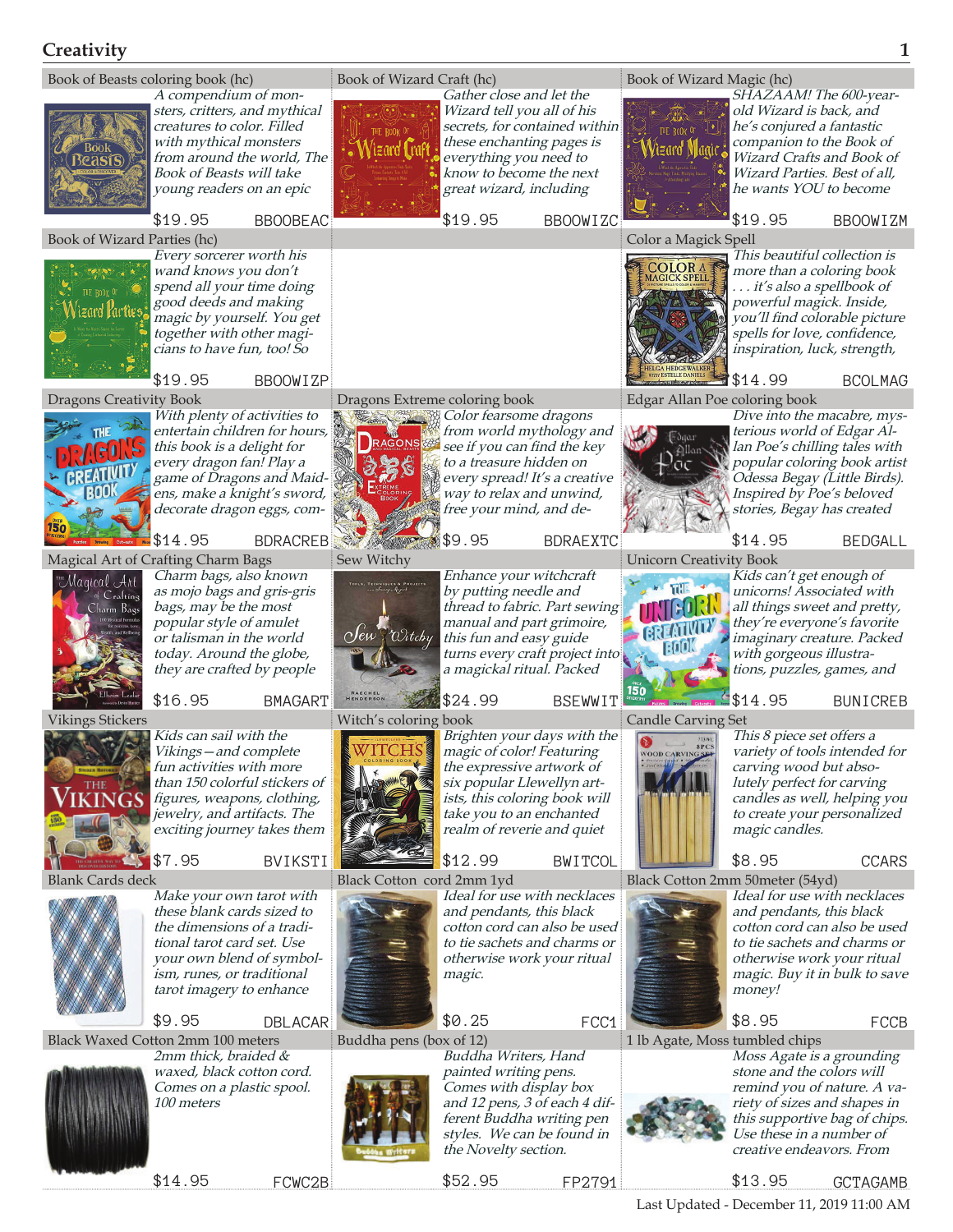

\$22.95 GCTQZSB

\$42.95 GCTQZRB

\$13.95 GCTRQB

Last Updated - December 11, 2019 11:00 AM